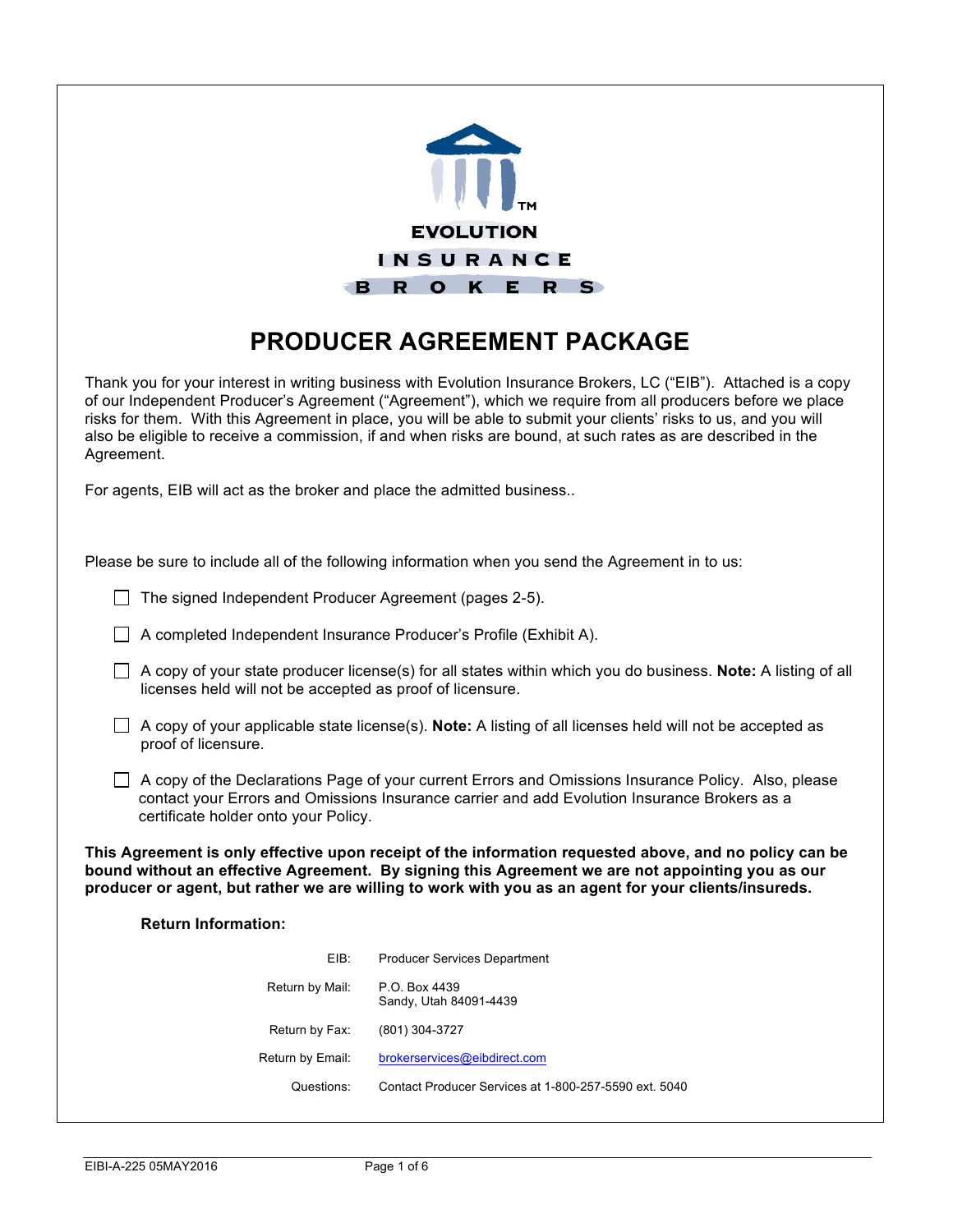

## **INDEPENDENT PRODUCER'S AGREEMENT**

THIS INDEPENDENT PRODUCER'S AGREEMENT (the "Agreement") is entered into by and between Evolution Insurance Brokers ("EIB" or the "Company"), a corporation whose administrative offices are located at 8722 South 300 West, Sandy, Utah 84070, and/or any other entity through which EIB conducts business and the entity listed on the attached Independent Insurance Producer's Profile (the "Producer").

The Company and the Producer (collectively the "Parties") desire to enter into this Agreement to allow the Producer to work with EIB to place risks on behalf of Producer's clients (the "Insured") in compliance with all applicable laws, rules, and regulations regarding the placement of such business; and for which the Producer will receive a commission, if and when risks are bound, at such rates as are agreed to by the Parties.

The Parties agree as follows:

#### A. THE PRODUCER IS ENTITLED TO A COMMISSION FOR RISKS BOUND FOR INSUREDS

1. The Company agrees to pay the Producer a commission as shown on each quoted risk submitted by the Producer and ultimately bound by the Company, subject to the terms and conditions of this Agreement. The account underwriter will determine the commission allowed on each account at the time the account is priced. Senior underwriting management will approve all premiums in excess of \$34,999 and approve the commission levels offered on all premiums in excess of \$34,999.

2. The Producer is exclusively the agent of the Insured and *not* of the Company and the Producer will inform all of its clients of this fact before submitting any risk to the Company. The Parties understand, agree, and acknowledge that in no event, nor under any circumstance, will this Agreement be interpreted or construed as authorization for the Producer to bind coverage on behalf of the Company or to act in any capacity on behalf of the Company. The Parties agree that the Producer possesses no implied or apparent authority to act on behalf of the Company.

#### B. THE PRODUCER IS RESPONSIBLE FOR PAYMENT OF PREMIUM

The Producer will be primarily liable to the Company for the full amount of the premium, less commission, including, but not limited to, additional premiums developed under audits or retrospective penalties on every insurance contract bound by the Company for the Producer. Premiums will be due and payable as indicated in the Company's invoice and may vary based upon the credit terms of the issuing company; otherwise, premiums are to be remitted no later than the  $10^{th}$  day of the month following the effective date of the insurance contract. The Producer agrees that payment of any minimum-earned premium required by the issuing company will be the responsibility of the Producer. The Producer will be liable and remain liable to the Company for all earned premiums whether or not collected by the Producer from the Insured. Any credit extended to the Insured will be at the sole risk of the Producer who assumes responsibility for any credit extended. The Producer has a right to offset any existing undisputed net premium credit, as may be reflected in the most recent Producer's premium balance statement, against any undisputed premiums that are owed by the Producer to the Company.

1. The Producer hereby assumes full and sole responsibility for the payment of all advance or deposit premiums and premiums accrued by audit on insurance accepted by the Company. Down payment as identified on the Indication Quote, of 30% to 40%, must be received by the Company at one of its business offices in order to bind coverage, and any remaining balance due must be received by the Company within 10 calendar days. If the balance due is not received within 30 calendar days, cancellation notice will be sent.

2. Producer agrees to utilize Producer's best efforts to assist the Company in collecting additional premiums for audits on bound risks. Producer will be entitled to commissions on such additional premiums Producer has assisted in collecting. If the Producer fails to collect the additional premiums, the Company has the right to collect any additional audit premium due directly from the insured and Producer will not be entitled to any commission on such additional premium collected by the Company.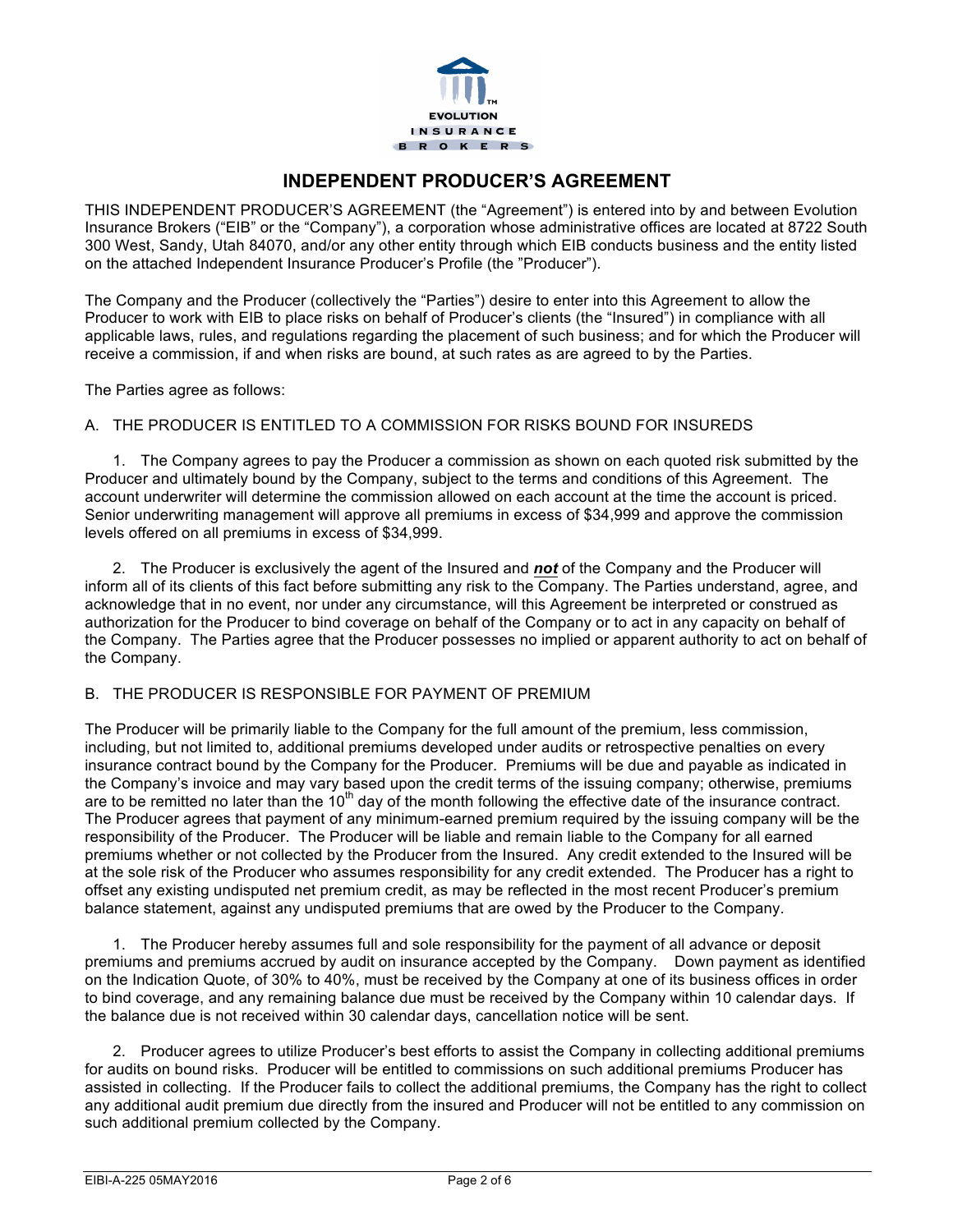3. In any civil action or proceeding brought by the Company to recover sums due from the Producer, the Producer agrees to pay costs incident thereto, including reasonable attorney fees incurred by reason of such action or proceeding.

4. In the event the Producer is unable to collect any additional premium due at audit, the Producer may request the Company to undertake direct collection of the premium from the policyholder. The Producer shall be relieved from responsibility for payment of the additional premium provided the request is made in writing no later than 30 days from the date the Company mailed the original bill for the additional premium to the Producer. No commission shall be paid or deemed earned on any such additional premium collected directly by the Company. If the Producer fails to make a request for direct collection by the Company within the time specified herein, then the Producer shall pay the additional premium due to the Company.

#### C. FLAT CANCELLATIONS

No insurance contract may be returned by the Producer for flat cancellation unless it is returned prior to the inception or effective date of the contract. Earned premium will be computed and charged on every contract cancelled after inception in accordance with the cancellation provisions of such contract.

#### D. UNEARNED COMMISSIONS

Producer agrees to utilize Producer's best efforts to assist the company in collecting additional premiums for audits on bound risks. Producer will be entitled to commissions on such additional premiums Producer has assisted in collecting. If the Producer fails to collect the additional premiums, the Company has the right to collect any additional audit premium due directly from the Insured and Producer will not be entitled to any commission on such additional premium collected by the Company.

The Producer agrees to refund to the Company or to the Insured unearned commissions on all business placed with the Company on cancelled policies or reduced premiums at the same rate that such commissions were originally allowed the Producer. Such refund will be paid to Insured and paid by the due date indicated on the billing invoice.

#### E. PREMIUM & FEES

In any situation where a premium for a policy which has been bound cannot be fully determined in advance and where an adjustment or determination after a specific time period by audit, endorsement, or otherwise will have been made, then the amount of such additional premium due will be paid by the Producer and paid by the due date indicated on the billing invoice to the Company. All fees will be fully earned when due.

#### F. WARRANTY

The Producer expressly represents and warrants that the Producer holds a current and valid insurance license for each state within which it intends to submit risks to the Company. The Producer further represents that the Producer will maintain current and valid insurance broker licenses in each state for which it submits risks to the Company for underwriting during the term of this Agreement. If for any reason the Producer's broker's license is suspended, terminated, revoked, not renewed or for any other reason ceases to be valid, the Producer agrees to immediately notify the Company.

The Parties acknowledge that the Company is not responsible for determining the types and limits of insurance required by the various jurisdictions in which the Producer or its clients conduct operations. As such, the Producer further represents and warrants that it is solely responsible to ensure that the types and limits of insurance it requests from the Company, and which is ultimately issued by the Company, comply with all applicable State and local laws in those jurisdictions where the insured conducts its operations. The Producer represents and warrants that it has and will fully advise its clients regarding the limits and types of insurance required by such jurisdictions for the Insured's operations. In the event it is determined that the type or limit of insurance violates the requirements of the jurisdiction in which the Insured conducts its operations, the Producer will hold the Company harmless and indemnify it as set forth in Section K of this Agreement.

The Producer holding the applicable license expressly represents and warrants that the Producer holds a current and valid producer's license for each state within which it intends to submit risks to the Company. The Producer further represents that the Producer will maintain current and valid broker licenses in each state for which it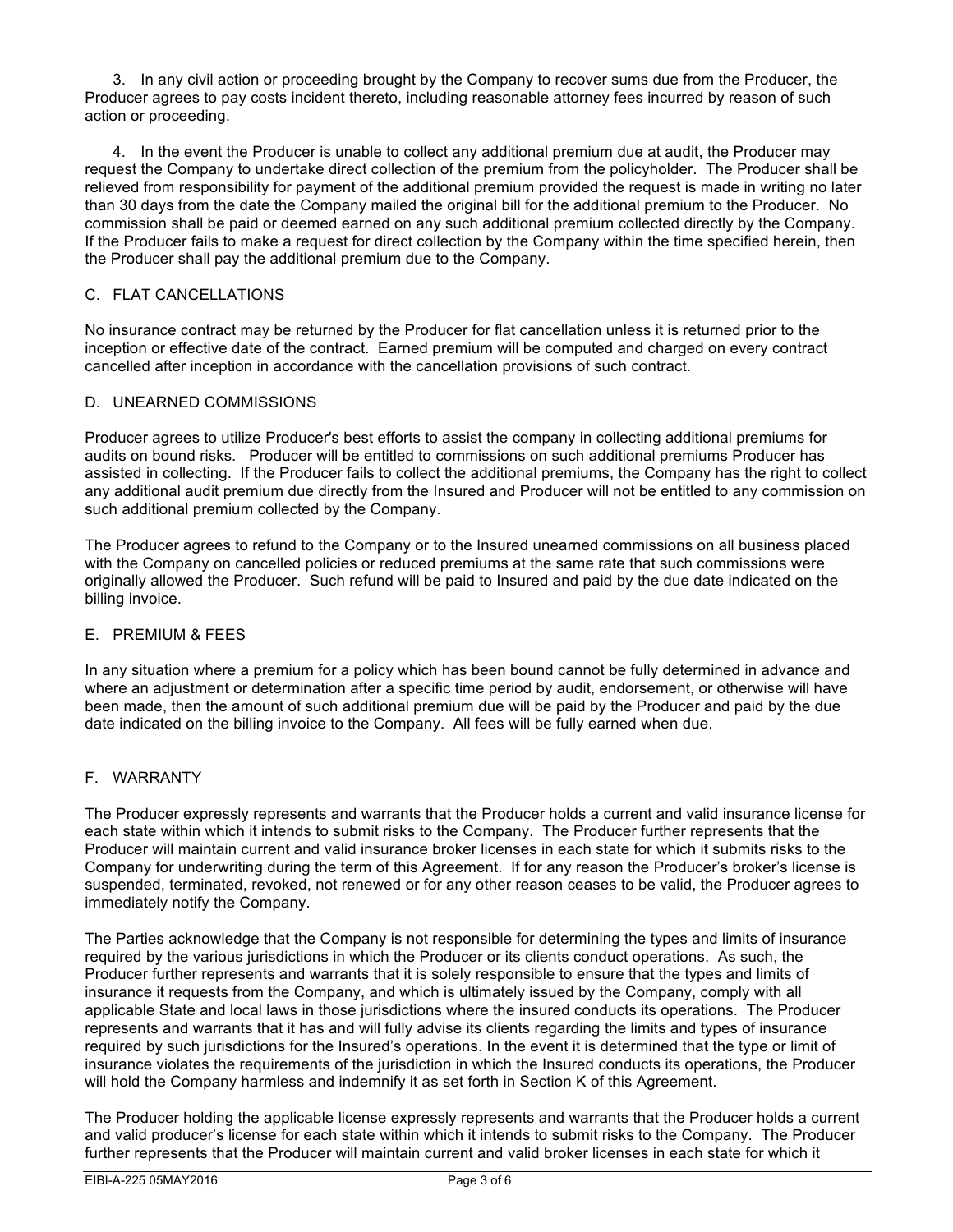submits risks to the Company for underwriting during the term of this Agreement. If for any reason the producer's license is suspended, terminated, revoked, not renewed or for any other reason ceases to be valid, the Producer agrees to immediately notify the Company.

#### G. NOTICE OF EXPIRATION AND RENEWAL REQUESTS

The Company will be under no obligation to give the Producer advance notice of the expiration of any insurance procured through the Company.

#### H. OWNERSHIP OF BUSINESS

The Parties agree that in the event of termination of this Agreement, the Producer will have accounted for and paid all premiums for which the Producer may be responsible in accordance with the Agreement. The Producer's records, including those pertaining to policy expiration dates, will remain the property of the Producer; however, the Producer will provide loss history, renewal dates, and other information pertaining to coverage to the Company upon written request.

#### I. OTHER AGREEMENTS

This Agreement will not be interpreted or construed so as to; (a) prevent the Producer from executing other similar agreements with competitive markets, and/or (b) compel the Company to accept or place any or all of the business offered to it by the Producer.

#### J. HOLD HARMLESS

The Producer will indemnify and hold the Company harmless against any claims, damages, liabilities, or costs (including attorney's fees, costs, and expenses), which the Company may become obligated to pay as a result of any loss to an Insured caused directly or indirectly by any act or omission, misrepresentation, or fraud committed by the Producer. The Producer further agrees to indemnify and hold the Company harmless against any claims, damages, liabilities, or costs arising directly or indirectly from any finding by a court or other trier of fact that the Producer acted, expressly or impliedly, in the capacity of an authorized agent of the Company.

The Company will indemnify and hold the Producer harmless against any claims, damages, liabilities, or costs (including reasonable attorney's fees, costs, and expenses), which the Producer may become obligated to pay as a result of any loss to a Client caused directly or indirectly by any act or omission, misrepresentation, or fraud committed by the Company.

#### K. REIMBURSEMENT

The Producer agrees to immediately upon request reimburse the Company for any and all losses, costs, or expenses (including attorney's fees, costs, and expenses) paid or incurred by the Company for which the Company would not be obliged to pay but for the Producer's failure to indemnify and hold the Company harmless.

#### L. ACCEPTANCE OF AGREEMENT BY THE COMPANY AND THE PRODUCER

1. The Parties agree that this Agreement will not become effective until accepted and executed by both the Company and the Producer. The Parties agree that this Agreement contains all of the contractual arrangements existing between them; and all other written or oral arrangements are deemed to be merged herein. This is the final Agreement and it supersedes any other written or oral agreements that may exist.

2. The Producer expressly consents to the Company communicating business, marketing, and sales information to the Producer through facsimile, telephone, mail, and electronic messaging to assist Producer in placing business through the Company.

3. The Producer expressly consents to receive any and all quote, binder, and policy documentation of any kind from the Company in electronic format if the Company so chooses to provide it electronically rather than in paper form. The Producer also expressly agrees to distribute such information to insured in the form agreed to between the Producer and the insured.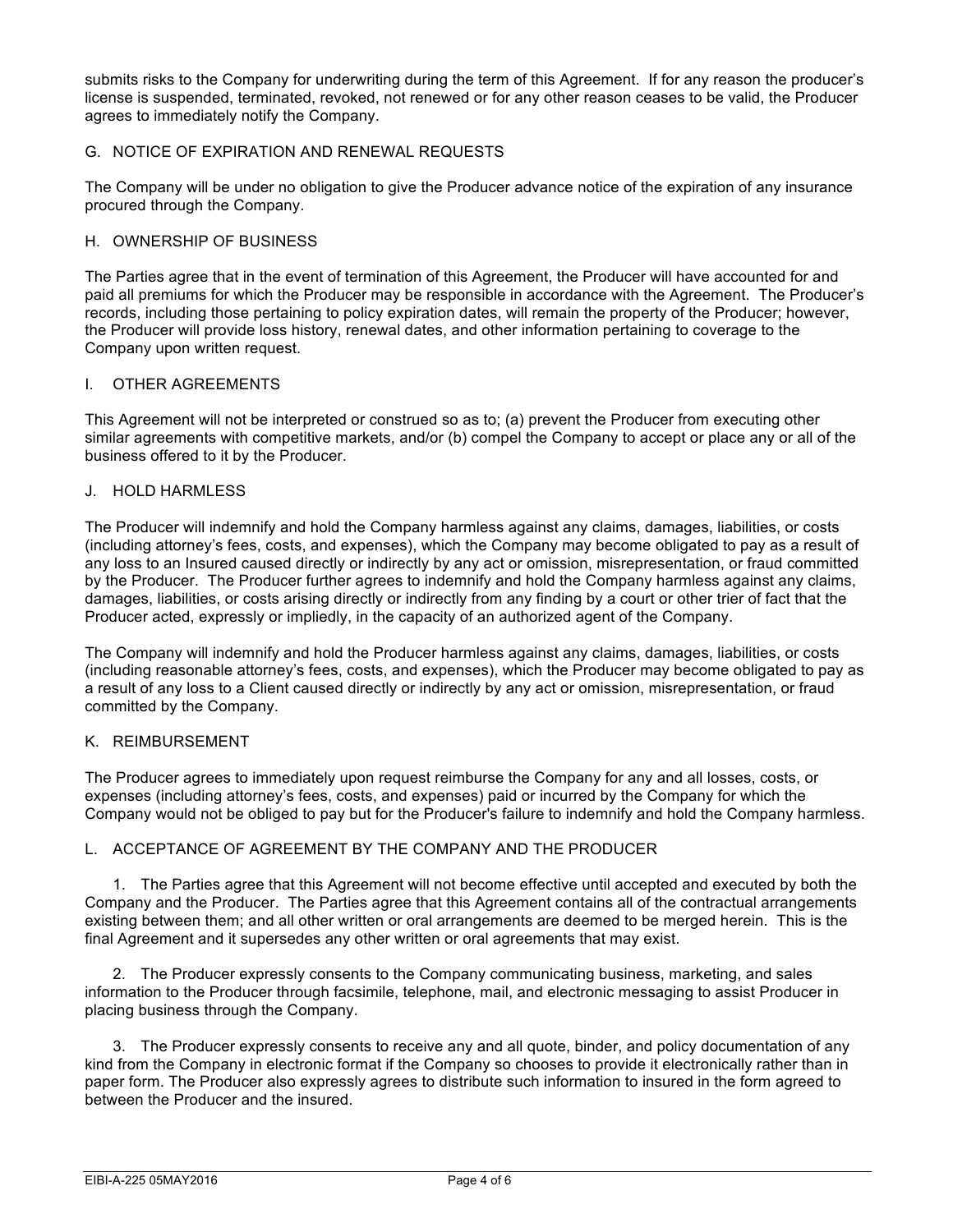#### M. CLIENT TRUST ACCOUNT

The Producer agrees and acknowledges that the Producer must at all times maintain a separate Client Trust Account and deposit all premium funds collected (and owed to the Company) in such Client Trust Account. Producer may hold such funds in trust with funds of other markets and may retain interest earned thereon in accordance with applicable law.

#### N. ADMINISTRATIVE PROVISIONS

1. This Agreement may not be altered, amended, or modified by oral representation made before or after the execution of this Agreement. All modifications must be duly executed by way of a writing signed and dated by both Parties.

2. This Agreement may be terminated at anytime by either Party upon written notice to the other Party. Such termination, however, will in no event affect the respective rights or liabilities of either Party accruing up to the date of termination. Upon termination, the Producer agrees to return any and all marketing information and other material pertaining to the Company's service.

3. This agreement will need to be renewed every 2-3 years in order to maintain current information on the Producer.

4. Requests and notifications for any change in contact info must be sent directly to EIB's Broker Services' Representative using the contact information on page one of this agreement.

5. This Agreement is entered into in the State of Utah and any rights, remedies, or obligations provided for in this Agreement will be construed and enforced in accordance with the laws of Utah. The Producer expressly agrees to the exclusive jurisdiction of the courts of the State of Utah to hear and decide any claim or dispute arising between the Parties or out of or related to this Agreement, having purposefully directed actions to procure the insurance services of the Company within the State of Utah.

6. In the event of any dispute or claim between the Parties arising from or related to this Agreement, the prevailing Party will be entitled to recover damages, fees, and other costs incurred, including but not limited to reasonable attorney fees, arising out of such dispute or claim in addition to any other relief which such Party may be entitled to by law.

7. Any portions of this Agreement that are not in conformity with federal, state, or local laws are to be deemed amended to conform to such laws. Further, the provisions of this Agreement are severable. If any portion, provision, or part of this Agreement is held, determined, or adjudicated to be invalid, unenforceable, or void for any reason whatsoever, each such portion, provision, or part will be severed from the remaining portions, provisions or parts of this Agreement and will not affect the validity or enforceability of any remaining portions, provisions, or parts.

8. The Parties acknowledge that they have read this Agreement and are fully aware of the contents of this Agreement and its legal effect. Parties further acknowledge that they have had the opportunity to seek the advice of legal counsel with regard to the negotiations for and the execution and performance of this Agreement.

|        | IN WITNESS WHEREOF, the Parties hereto have caused this Agreement to be executed as of the day indicated |  |
|--------|----------------------------------------------------------------------------------------------------------|--|
| below. |                                                                                                          |  |

| Dated:                      | Dated:                                                |  |
|-----------------------------|-------------------------------------------------------|--|
| "PRODUCER"                  | "COMPANY"                                             |  |
| Signature and Title         | Signature and Title                                   |  |
| <b>Print Name and Title</b> | Rick J. Lindsey<br>CEO<br><b>Print Name and Title</b> |  |